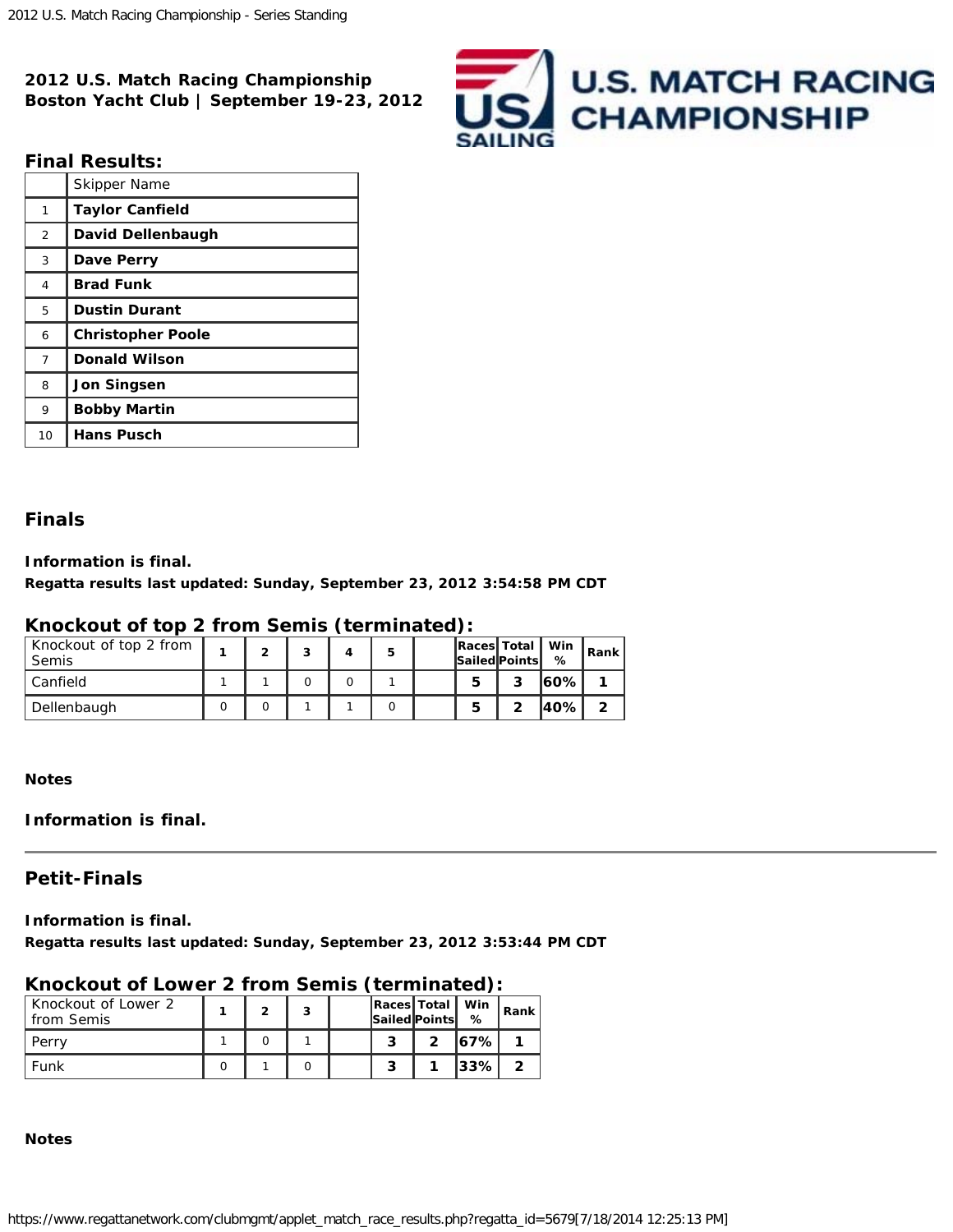2012 U.S. Match Racing Championship - Series Standing

### **Information is final.**

# **Semi-Finals**

**Information is final.**

**Regatta results last updated: Sunday, September 23, 2012 12:55:12 PM CDT**

### **SF2 (terminated):**

| SF <sub>2</sub> |  |  | 5 |   | Races Total   Win   Rank<br>Sailed Points | %     |   |
|-----------------|--|--|---|---|-------------------------------------------|-------|---|
| Perry           |  |  |   | 5 | ົ                                         | 140%I | ົ |
| Dellenbaugh     |  |  |   | 5 | 3                                         | 160%I |   |

# **SF1 (terminated):**

| SF <sub>1</sub> |  | ◠ |  |        | <b>Sailed Points</b> | Races Total  win %   Rank |  |
|-----------------|--|---|--|--------|----------------------|---------------------------|--|
| Canfield        |  |   |  | ິ      | っ                    | 100%                      |  |
| Funk            |  |   |  | ◠<br>o |                      | 0%                        |  |

**Notes**

## **Information is final.**

## **Consolation Round 5th-8th**

**Information is final.**

**Regatta results last updated: Sunday, September 23, 2012 11:52:14 AM CDT**

#### **Round Robin:**

| Round Robin | $\mathfrak{p}$ | 3 | 4 | Races Total<br>Sailed Points |                | Win<br>% | Rank           | <b>Tie</b><br><b>Break</b> |
|-------------|----------------|---|---|------------------------------|----------------|----------|----------------|----------------------------|
| [1] Singsen | $\Omega$       |   | 0 | 3                            |                | l33% l   | 4              | C11.1(a)                   |
| [2] Wilson  |                |   | O | 3                            |                | l33% l   | 3              | C11.1(a)                   |
| [3] Durant  |                |   |   | 3                            | $\overline{2}$ | 67%      |                | C11.1(a)                   |
| [4] Poole   |                | O |   | 3                            | $\mathbf{2}$   | 167% l   | $\overline{2}$ | C11.1(a)                   |

**Notes**

**Information is final.**

# **Quarter Finals**

#### **Information is final.**

**Regatta results last updated: Saturday, September 22, 2012 4:29:08 PM CDT**

# **QF1 (terminated):**

| . TF     |  |  | Races   Total   Win<br><b>Sailed Points</b> | %      | <sup>1</sup> Rank |
|----------|--|--|---------------------------------------------|--------|-------------------|
| Canfield |  |  |                                             | 167% l |                   |

https://www.regattanetwork.com/clubmgmt/applet\_match\_race\_results.php?regatta\_id=5679[7/18/2014 12:25:13 PM]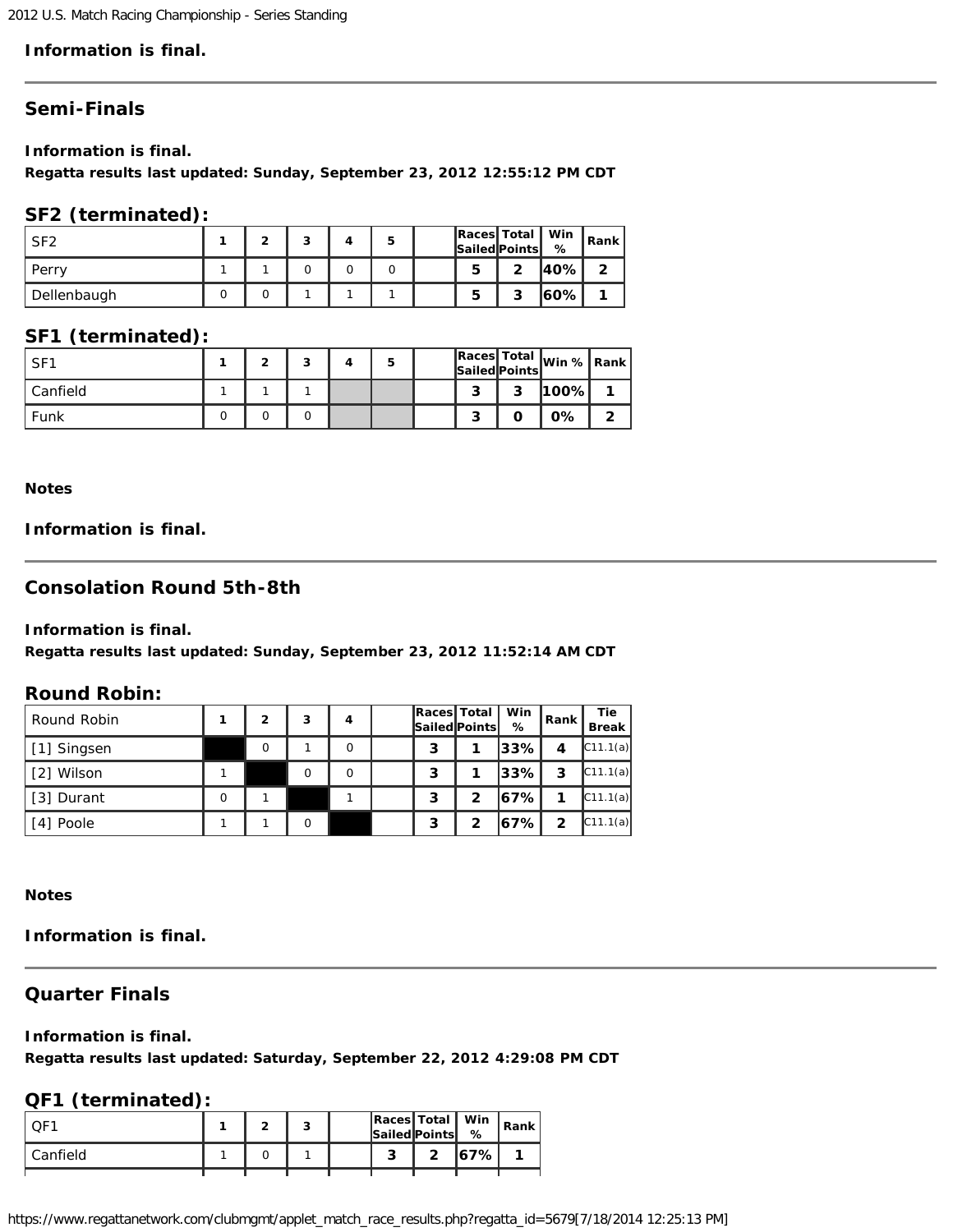#### 2012 U.S. Match Racing Championship - Series Standing

|--|

#### **QF2 (terminated):**

| OF2         | ∽ | ຳ |   | Races   Total   Win<br>Sailed Points | %        | Rank |
|-------------|---|---|---|--------------------------------------|----------|------|
| Wilson      |   |   | ີ |                                      | $ 33\% $ |      |
| Dellenbaugh |   |   | ◠ |                                      | 167% l   |      |

# **QF3 (terminated):**

| QF3    | ◠ | 3 |   |   | Races Total Win % Rank |  |
|--------|---|---|---|---|------------------------|--|
| Perry  |   |   |   | າ | 100%                   |  |
| Durant |   |   | - |   | 0%                     |  |

# **QF4 (terminated):**

| $\bigcap$ F4 | ∽ | ິ<br>c |  | Sailed Points | Races Total Win %   Rank |  |
|--------------|---|--------|--|---------------|--------------------------|--|
| Singsen      |   |        |  |               | 0%                       |  |
| Funk         |   |        |  |               | <b>100%</b>              |  |

### **Notes**

### **Information is final.**

# **Second Stage**

#### **Information is final.**

**Regatta results last updated: Saturday, September 22, 2012 2:01:05 PM CDT**

#### **C10.3 Totals for Round Robin:**

| Round Robin     |             | $\mathbf{2}$ | 3           | 4       | 5        | 6   | 7           | 8        | 9           | 10           | <b>Races</b> Total | Sailed  Points | Win<br>%   | Rank         | Tie<br>Break |
|-----------------|-------------|--------------|-------------|---------|----------|-----|-------------|----------|-------------|--------------|--------------------|----------------|------------|--------------|--------------|
| [1] Singsen     |             | 0.5          | 0.5         | 0.5     | 0.5      |     | $\mathbf 0$ | 0.5      | $\mathbf 0$ | 0.5          | 18                 | 4              | 44%        | 5            | C11.1(b)     |
| [2] Perry       | 0.5         |              | $\mathbf 0$ |         |          |     |             | $\Omega$ |             |              | 18                 | 6.5            | 72%        | 3            |              |
| [3] Canfield    | 0.5         |              |             | и       | 0.5      |     |             | 0.5      |             | $\mathbf{1}$ | 18                 | 7.5            | 83%        | 1            |              |
| [4] Wilson      | 0.5         | $\Omega$     | $\mathbf 0$ |         |          |     | O           | $\Omega$ |             | 0.5          | 18                 | 4              | 44%        | 6            | C11.1(b)     |
| $[5]$ Funk      | 0.5         | $\Omega$     | 0.5         | 1.25    |          | 1   |             | 0.5      | 0.5         | 0.5          | 18                 |                | $3.25$ 50% | 8            |              |
| [6] Pusch       | $\mathbf 0$ | $\Omega$     | $\mathbf 0$ | $\circ$ | 0        |     | $\mathbf 0$ | $\Omega$ | $\mathbf 0$ | 0.5          | 18                 | 0.5            | 6%         | 10           |              |
| [7] Durant      |             | $\Omega$     | $\mathbf 0$ |         | $\Omega$ | 1   |             | 0.5      | 0.5         | $\mathbf{1}$ | 18                 | 5              | 56%        | 4            |              |
| [8] Dellenbaugh | 0.5         |              | 0.5         |         | 0.5      |     | 0.5         |          |             | 1            | 18                 | 7              | 78%        | $\mathbf{2}$ |              |
| [9] Poole       |             | $\Omega$     | 0           | $\circ$ | 0.5      |     | 0.5         | $\Omega$ |             | 0.5          | 18                 | 3.5            | 39%        | 7            |              |
| [10] Martin     | 0.5         | $\Omega$     | 0           | 0.5     | 0.5      | 0.5 | $\Omega$    | $\Omega$ | 0.5         |              | 18                 | 2.5            | 28%        | 9            |              |

# **Round Robin (terminated):**

| <b>Round Robin (terminated):</b> |   |          |   |   |   |          |   |          |    |    |                                            |          |        |                            |
|----------------------------------|---|----------|---|---|---|----------|---|----------|----|----|--------------------------------------------|----------|--------|----------------------------|
| Round Robin                      | ◠ | 3        | 4 | 5 | ь |          | 8 | q        | 10 |    | <b>Races Total</b><br><b>Sailed Points</b> | Win<br>% | l Rank | <b>Tie</b><br><b>Break</b> |
| [1] Singsen                      |   |          |   |   |   | $\Omega$ |   | $\Omega$ |    | 18 | 8                                          | 144%I    | 5      | C11.1(a)                   |
| [2] Perry                        |   | $\Omega$ |   |   |   |          |   |          |    | 18 | 13                                         | 72%I     | 3      |                            |
| [3] Canfield                     |   |          |   |   |   |          |   |          |    | 18 | 15                                         | $ 83\% $ |        |                            |
| [4] Wilson                       |   | $\Omega$ |   |   |   | $\Omega$ |   |          |    | 18 | 8                                          | l44%l    | 6      | C11.1(a)                   |
|                                  |   |          |   |   |   |          |   |          |    |    |                                            |          |        |                            |

https://www.regattanetwork.com/clubmgmt/applet\_match\_race\_results.php?regatta\_id=5679[7/18/2014 12:25:13 PM]